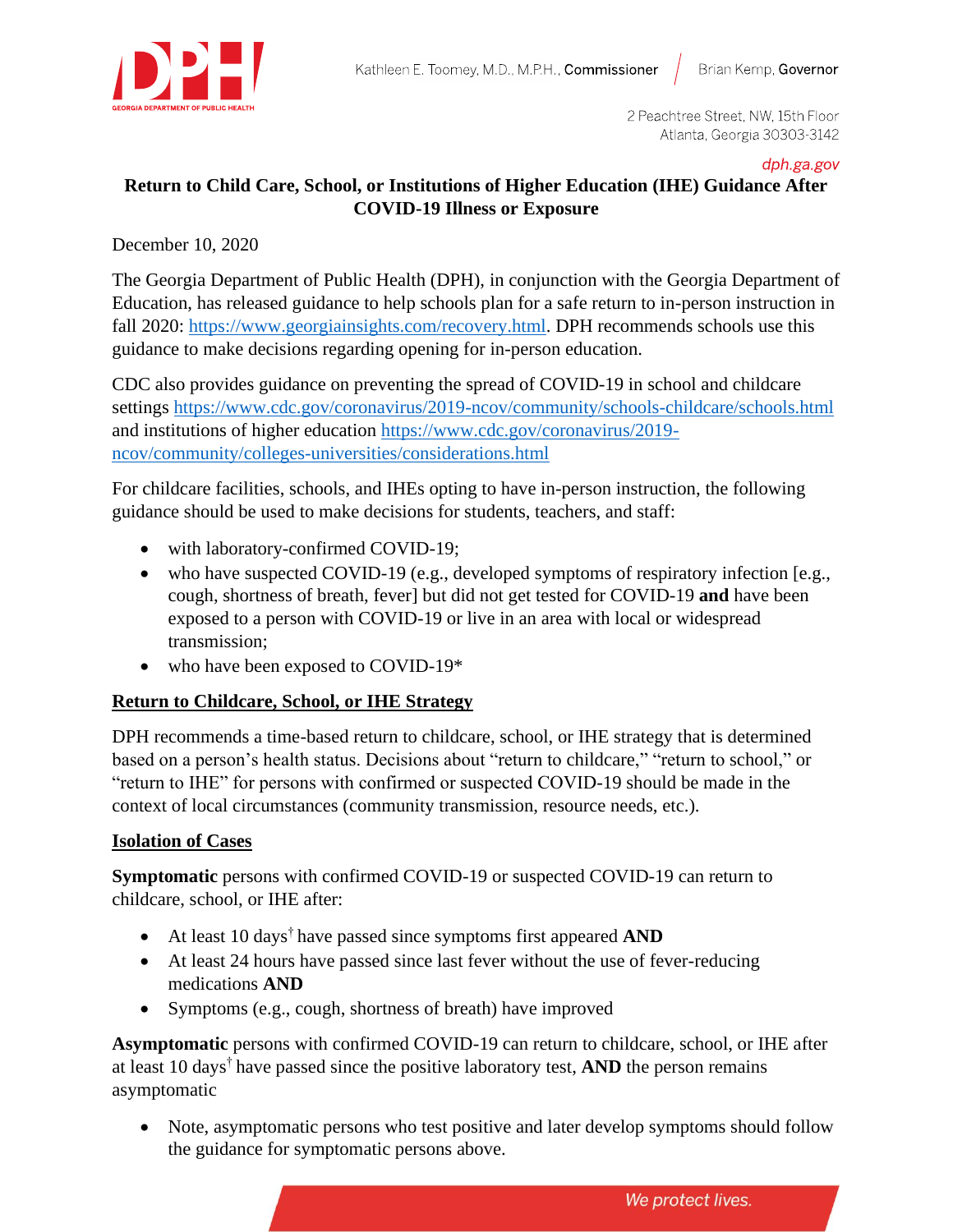#### **Quarantine of Contacts**

All close contacts in private and public schools, childcare facilities, and IHEs MUST be quarantined and excluded from the childcare/school setting and all extracurricular activities, regardless of students, teachers, or staff wearing masks or the use of physical barriers (e.g., plexiglass). Refer to the [Public Health Administrative Order](https://dph.georgia.gov/document/administrative-order/administrative-order-10-current/download)

A 14-day quarantine period is still recommended; however, individuals may opt for a shorter quarantine period by meeting the below criteria. NOTE: The day of exposure is day 0.

Asymptomatic persons who have a known exposure to a person with COVID-19 can return to childcare, school, or IHE:

## **After 7 full days have passed since their most recent exposure, if they fulfill all THREE of the following criteria:**

- **Test**<sup>‡</sup> for COVID-19 (PCR/molecular or antigen test) no earlier than day 5 of quarantine **AND**
- Receive a negative result **AND**
- Do not experience any COVID-19 symptoms<sup>§</sup> during the quarantine period

# **After 10 full days have passed since their most recent exposure, if they are not tested for COVID-19 AND do not experience any COVID-19 symptoms§ during the quarantine period:**

After stopping quarantine after day 7 or 10, individuals who do not have symptoms  $\frac{8}{3}$  should:

- Closely monitor themselves for COVID-19 symptoms for 14 days from their most recent date of exposure
- **For at least the entire 14 days, they should strictly adhere to mitigation measures including appropriate mask usage, staying at least 6 feet from others except for brief transitional movements (e.g., changing classes), washing their hands, avoiding crowds, and taking other steps to prevent the spread of COVID-19**

**If an individual, who is a close contact AND ended quarantine after day 7 or 10, develops symptoms** *§* they should be sent home immediately and follow the guidelines for symptomatic individuals and seek COVID-19 testing.

#### Additional quarantine guidance can be found at<https://dph.georgia.gov/contact>

Both CDC and DPH **DO NOT** recommend using a test-based strategy for children or adults returning to school or childcare (2 negative tests at least 24 hours apart) after COVID-19 infection. *‖*CDC has reported prolonged PCR positive test results without evidence of infectiousness. In one study, individuals were reported to have positive COVID-19 tests for up to 12 weeks post initial positive.